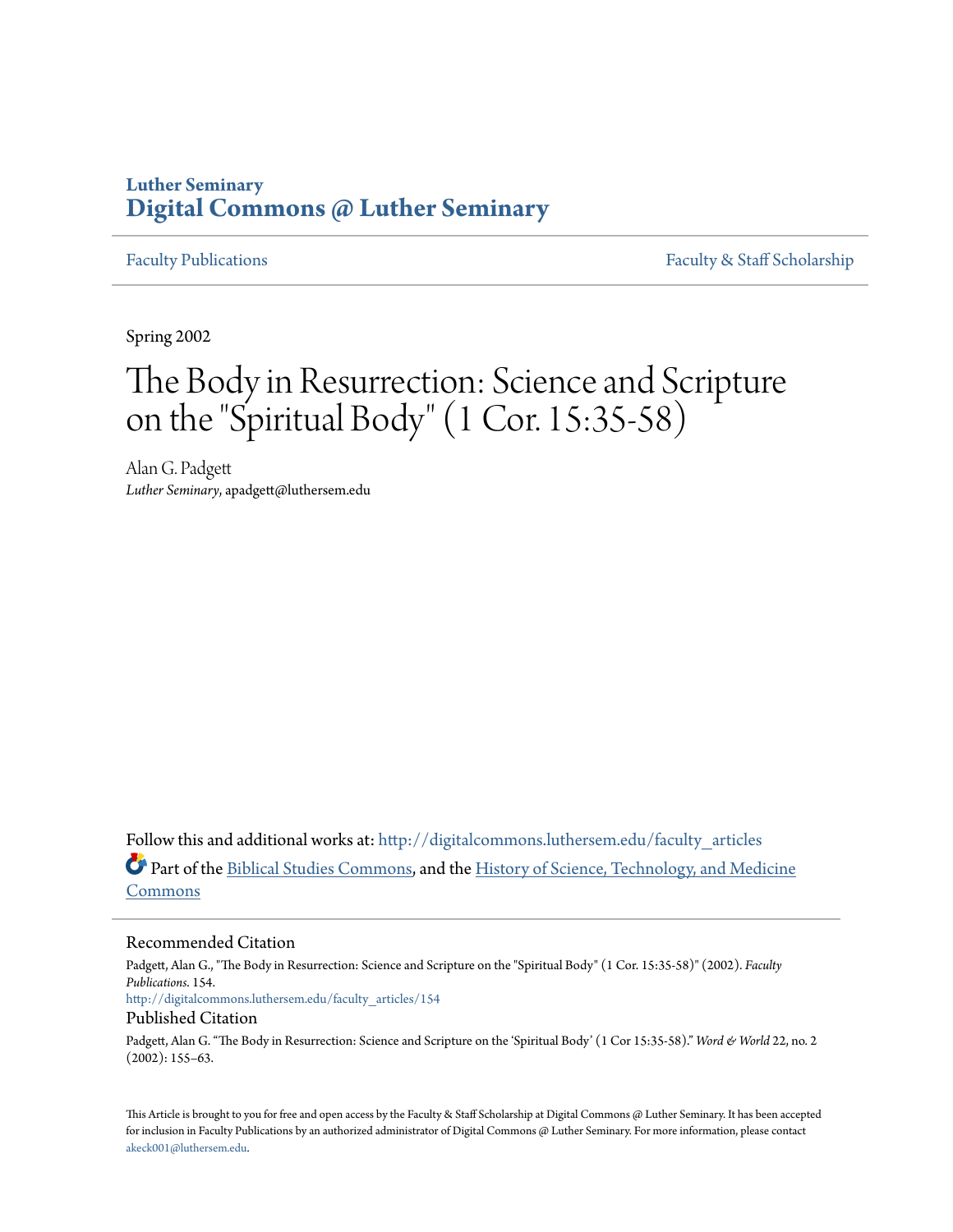*Word & World Volume 22, Number 2 Spring 2002*



## The Body in Resurrection: Science and Scripture on the "Spiritual Body" (1 Cor 15:35-58)

## ALAN G. PADGETT

T FIRST GLANCE, IT MIGHT APPEAR THAT SCIENCE AND SCRIPTURE HAVE ALMOST  $\boldsymbol{\Lambda}$  nothing to do with one another. Natural science seeks a disciplined, experimental, and rational investigation of the physical universe in all of its depth and breadth. Scripture is the written deposit of God's revelation to the prophets and apostles, which has the purpose of making us wise unto salvation. What can they have in common?

Despite real and apparent differences, I believe the sciences and biblical studies have much in common, at least when both are pursued within the context of Christian faith. In terms of their practice, in terms of their collegial relationship within a Christian worldview, and in terms of hermeneutics, there are interesting parallels between them. Both are academic disciplines that seek the truth about very different domains within human communities of inquiry and human traditions of rationality. Both are motivated by similar virtues and passions to discover new things and communicate these ideas for the benefit of others. Both seek data and use evidence and reason to propose and criticize theories (or in the case of biblical studies, interpretations of the text). So perhaps the study of science and the study of Scripture are not as far apart as might appear prima facie.

*Understanding the science of Paul's day helps us understand his comments on the resurrected body. Understanding the science of our day helps us proclaim the resurrection coherently to our own world.*

Copyright © 2002 by Word & World, Luther Seminary, Saint Paul, Minnesota. All rights reserved. 155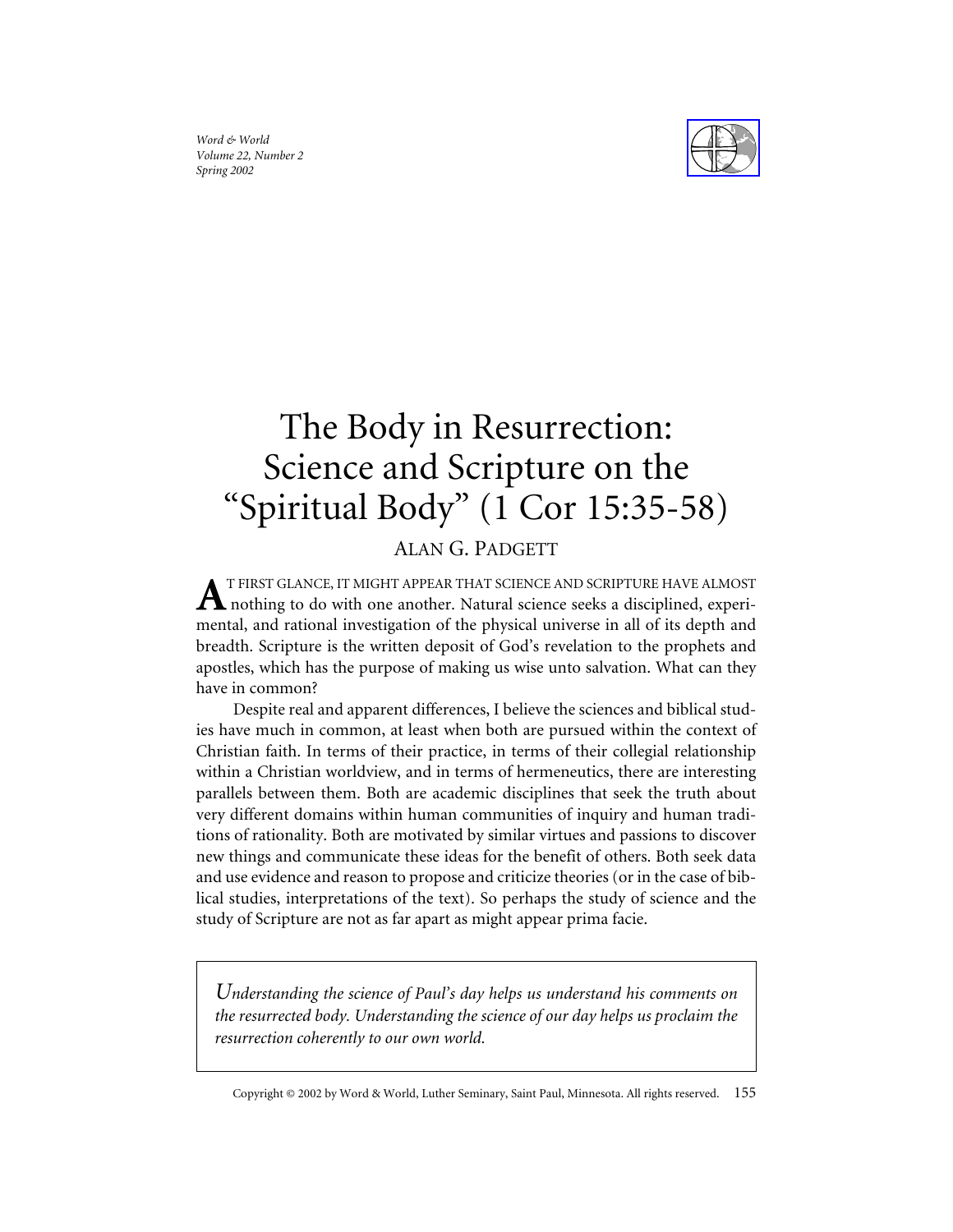It is not only in the practice of these academic investigations that science and Scripture are similar. The confession of faith in the Triune God and of Jesus as Lord is the foundation for a quest for wisdom and knowledge that integrates science, art, and theological disciplines within a faith context. Let us call this quest "the development of a Christian worldview."1 In the development of a Christian worldview, theology and science should work together to help shape a contemporary vision of the truth that can guide our mission, vocation, practice, and worship as the body of Christ. In such a quest for a scientific and spiritual worldview, we need both excellent science and outstanding theology, along with fine art, moral values, and all the domains of truth and beauty. Such a Christian approach to life and faith provides the intellectual atmosphere in which scientists, pastors, and theologians alike practice their vocations. Christian faith can and does provide presuppositions and values that are necessary to both science and theology.<sup>2</sup>

Finally, there is a growing recognition that science does not interpret itself any more than ancient texts do. The results of the practice of natural science need to be interpreted and explained, and sometimes this is best done by amateur scientists rather than the specialists themselves. Interpretation takes place in a broad horizon of commitments and concerns. This realization has created new interest in the "hermeneutics of science."<sup>3</sup> We need Christian scholars who can help us interpret the sciences within a Christian context based upon Christian presuppositions about God, the world, and the meaning of life. Because these larger worldview issues are grounded in the word of God, for the believer Scripture has a role to play in any Christian hermeneutics of natural science. It helps to shape the horizon within which the results of science will be interpreted and employed.

In the same way, the sciences have a role to play in the interpretation of Scripture. Since we believe the Bible to be true, we do not want to interpret it in a way that makes the Scriptures obviously false. This is hardly a new idea, but one advocated by Galileo and Augustine, among others, in the history of Christian thought. For example, in his *Literal Commentary on Genesis*, Augustine warned against interpreting the text in a way that contradicted the scientific knowledge that the nonbeliever knows through reason and experience. "If they find a Christian mistaken in a field which they themselves know well and hear him maintaining his foolish opinions about our books, how are they going to believe those books in matters concerning the resurrection of the dead?"4 Likewise, other Christian theologians have argued that the Bible can and should be interpreted in the light of what we can

<sup>&</sup>lt;sup>1</sup>The term "a Christian worldview" is very common now among Christian colleges and universities in North America. See John Orr, *A Christian View of God and the World* (New York: Scribner's, 1897), for an early statement of this theme.

<sup>2</sup> This paragraph summarizes some of the themes from my book *Science and the Study of God: A Mutuality Model for Theology and Science* (Grand Rapids: Eerdmans, forthcoming).

<sup>3</sup> See, e.g., Dimitur Ginev,*A Passage to the Hermeneutics of Science*(Amsterdam: Rodopi, 1997), or the collection, *Hermeneutics and the Natural Sciences*, ed. R. P. Crease (Boston: Kluwer, 1997).

<sup>4</sup> Augustine, *De Genesi ad litteram* 1.19, trans. by J. H. Taylor as *The Literal Meaning of Genesis* (New York: Newman, 1982) 1:43.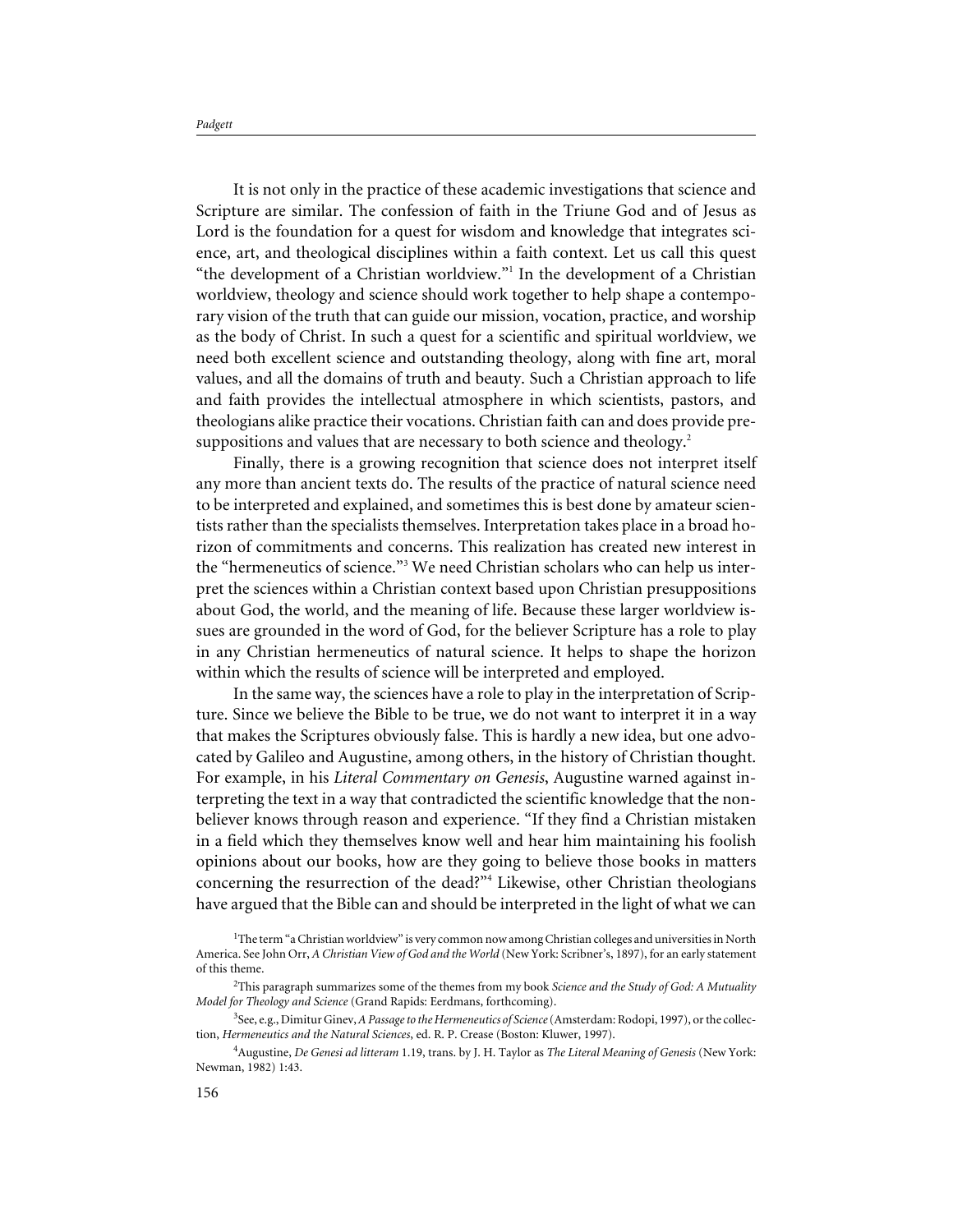learn about God through creation. Thomas Aquinas and John Calvin are prominent examples of this position, and there have been numerous others. In the very beginning of his great *Summa Theologiae*, Thomas writes:

Accordingly there is nothing to stop the same things from being treated by the philosophical sciences when they can be looked at in the light of natural reason and by another science [i.e., theology] when they are looked at in the light of divine revelation.<sup>5</sup>

In a similar manner, but with his own emphasis, Calvin can teach in the *Institutes* that "the knowledge of God set forth for us in Scripture is destined for the very same goal as the knowledge whose imprint shines in his creatures."6 The truth we know through nature also comes to us from the divine word, through whom all things have been created. Science should provide part of the horizon within which we receive and live out the word of God, since all creation has as its goal the knowledge and glory of the Creator.

My purpose in this essay is a variation on this theme of the integration of science and Scripture. There has been much speculation and misunderstanding regarding what Paul is up to in 1 Cor 15, especially the character of the resurrection body. My first claim is that paying attention to ancient physics and astronomy in the tradition of Plato and Aristotle can help clarify the apostle's viewpoint on the "spiritual body" ( $\sigma\omega\mu\alpha\pi\nu\epsilon\omega\mu\alpha\tau\iota\kappa\acute{o}c$ ). Secondly, this text is a good example of the need to interpret the teachings of Scripture in the light of modern science. Paul's view of the world is not our own, and his outmoded physics and astronomy means that we must rethink the meaning of this passage for our world today. This study, then, is an example of the larger claim that the history of science can often be useful in the interpretation of the Bible, and that modern science must be part of the horizon within which we interpret the word for today's world. Attention to the history of Greek natural philosophy can provide us with a more sober understanding of Paul's use of body language in 1 Cor 15. I will conclude by suggesting some ways in which this passage might be reinterpreted for today's world.

### I. SCIENCE IN THE WORLD OF PAUL

We often think that science is a modern invention, but such is not the case. The roots of science lie deep in western culture and can be traced back through the Middle Ages to the classical age.<sup>7</sup> In the areas we are interested in, namely physics (or natural philosophy) and astronomy, both Plato and Aristotle wrote very important and influential works. Plato's dialogue *Timaeus* proved to be one of the

<sup>5</sup> Aquinas, *Summa Theologiae* 1a, question 1, article 1, ad 2; in vol. 1,*Christian Theology*, trans. Thomas Gilby (Cambridge: Blackfriars, 1964) 9.

<sup>6</sup> John Calvin, *Institutes of the Christian Religion*, 2 vols., trans. F. L. Battles (Philadelphia: Westminster, 1960) 1:98.

<sup>7</sup> For an excellent survey, see David Lindberg, *The Beginnings of Western Science*(Chicago: University of Chicago Press, 1992).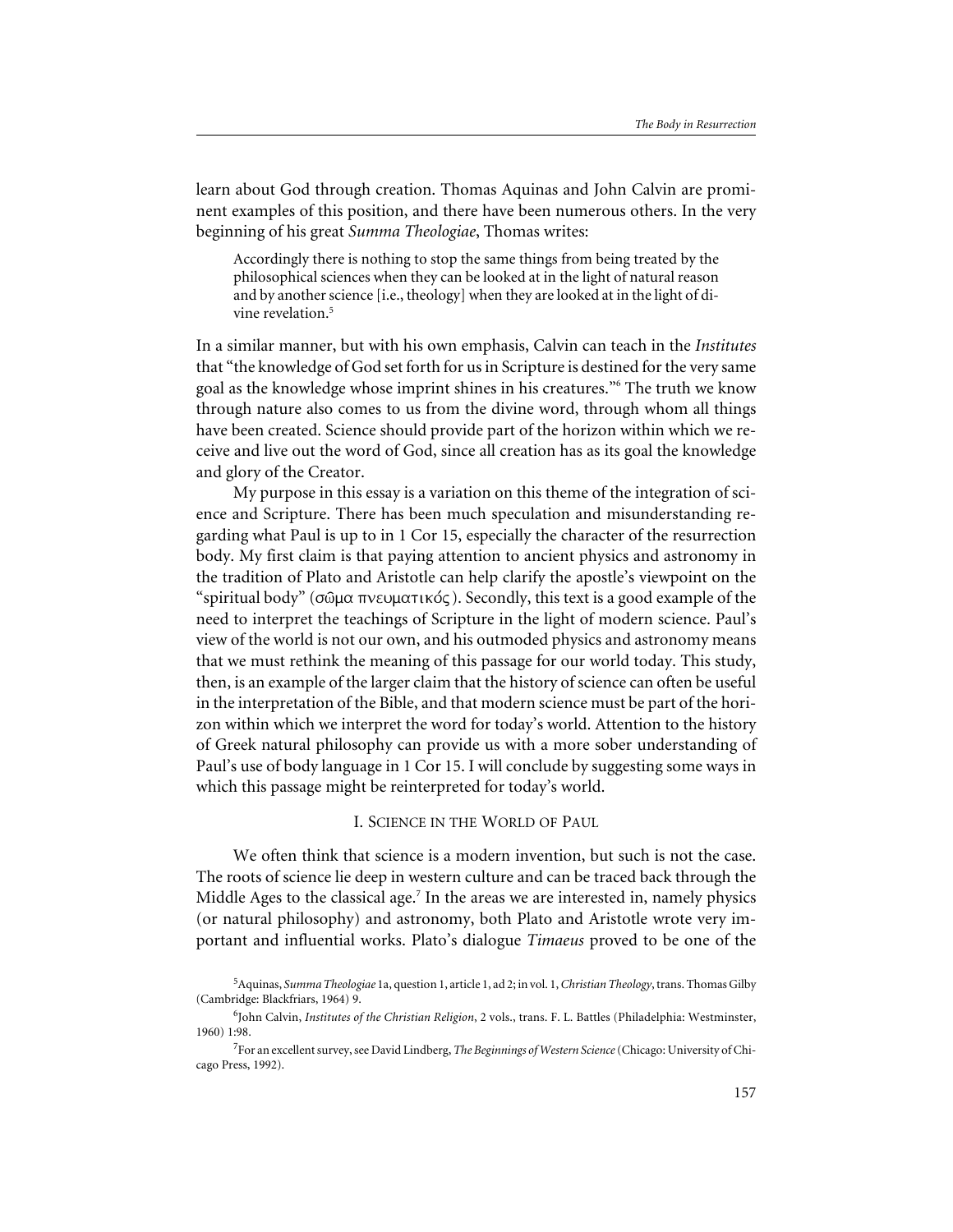most influential cosmologies of the ancient world. Building upon this work, and that of others before him, Aristotle laid the foundation of all future work in natural philosophy, cosmology, and astronomy.

In his work *On the Heavens* (*De caelo*), Aristotle sets forth his cosmology, based upon astronomy as he knew it. The universe is eternal, and the farthest heavenly bodies, moving in majestic cycles, are likewise eternal and unchanging. Influenced by geometry and astronomy, both Plato and Aristotle understood the universe to be a gigantic sphere (actually, for Plato, it is a dodecahedron). At the center of the sphere is the earth, a place of change, generation, death, and corruption. The earth is at rest in its center and spherical in shape. Following the natural philosopher Empedocles, both Plato and Aristotle taught that all things on earth are made up of four basic elements: earth, air, fire, and water. But not everything exists on the earth. Above the earth is the sphere of the moon, which is in between earth and heaven. Beyond the moon is the sphere of the stars, the highest heavens, which are eternal and incorruptible. For Aristotle, this implies that they must be made of an unknown fifth element: the quintessence or ether, which fills the heavens. Aristotle thought of this heavenly stuff in very different terms from the elements on earth. It is divine ( $\theta \in \partial \infty$ ), eternal, immutable, and incorruptible  $(d\phi\theta\alpha\rho\sigma\alpha)$ .<sup>8</sup> Heaven and the quintessence have circular motion as their natural movement, and they undergo no change, decay, or generation. This natural philosophy became the common stuff of hellenistic culture, and the foundation for the development of Greek, Roman, and medieval science (including Islamic science). The greatest classical astronomer, Ptolemy, held an Aristotelian cosmology.

Aristotle finished his work almost four hundred years before Paul. By the time of Jesus, this Greek cosmology was the common stuff of the intellectual world. Of course there were opponents, such as the Epicureans, but they did not gain the imagination of the majority. Jews and Christians added to this basic Greek cosmology a further heaven, the "heaven of heavens" or "highest heaven" or simply "the highest" where God and the angels dwell.<sup>9</sup> But their cosmology below the highest heaven was much the same as that of the Greek natural philosophers.

This ancient world-picture should be kept in mind when we interpret what Paul has to say about heaven and heavenly bodies in 1 Cor 15. We should remember that for the New Testament authors heaven is a real place, beyond the farthest stars. This is the place where Jesus ascended after his resurrection (Acts 1:9-11; Phil 2:9, 10) and where God and the angels dwell. This world-picture is so different from our own that it takes a sustained act of sympathetic imagination to place ourselves back into the cosmology of the ancient world, a picture of the universe that C. S. Lewis once called "the discarded image."10

<sup>8</sup> Aristotle, *On the Heavens* 1.3.270a-b, trans. W. K. C. Guthrie (Cambridge, MA: Harvard University Press, 1960) 20-22.

<sup>9</sup> Deut 10:14; 1 Kgs 8:27; Ps 148:4-6; Sir 16:18; Luke 2:14; 19:38; Rev 4:1-2; cf. Luke 10:18; 2 Cor 12:2-4. 10C. S. Lewis, *The Discarded Image* (Cambridge: Cambridge University Press, 1964).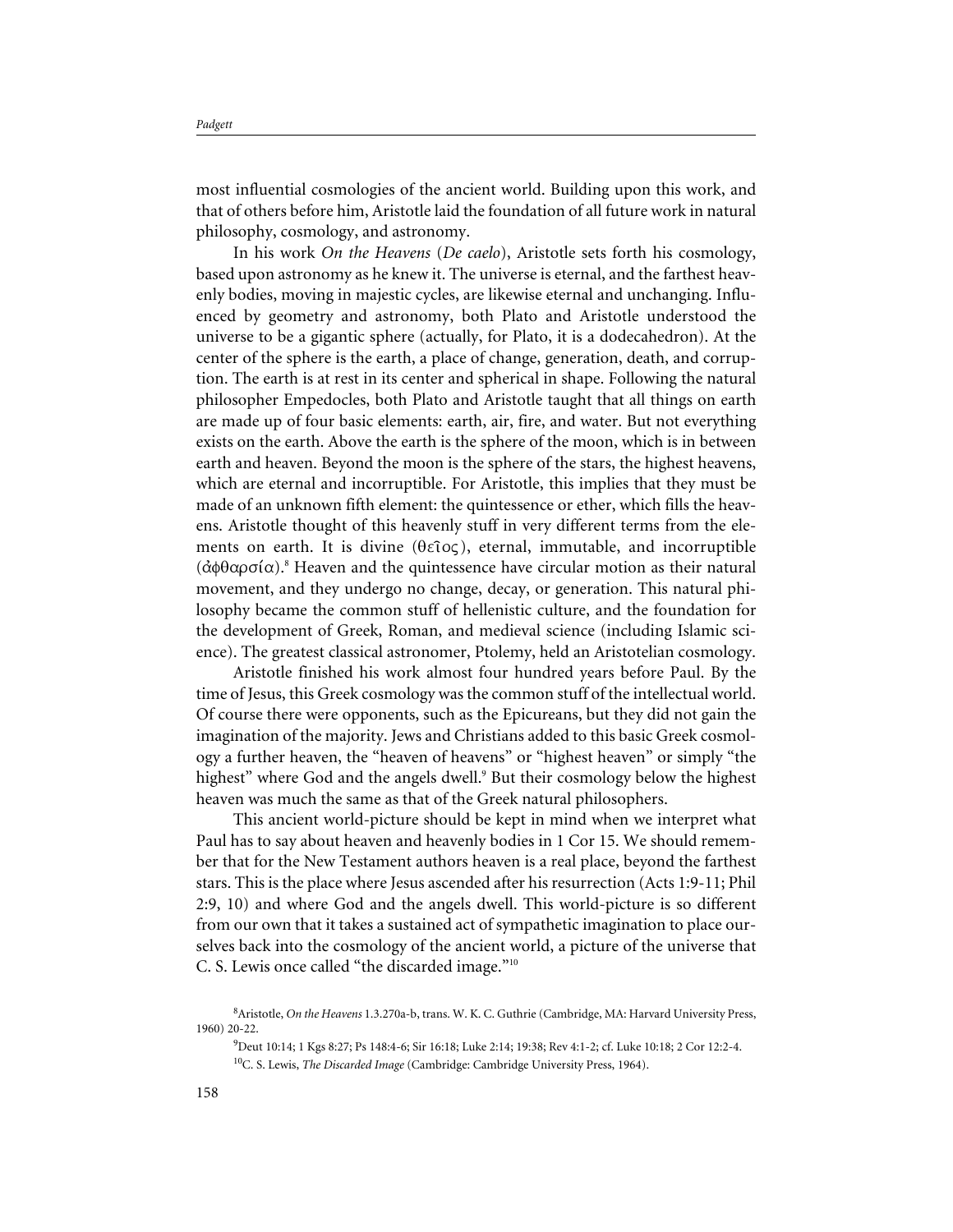## II. THE PHYSICS OF THE RESURRECTION BODY

We now turn to the interpretation of Paul's text in 1 Cor 15:35-58.<sup>11</sup> Paul begins with a question that gets at the heart of the Corinthian problem with the notion of resurrection of the dead: "How are the dead raised, and what kind of body  $(\sigma \hat{\omega} \mu \alpha)$  do they come with?" This question sets up the entire passage, and is the focus of Paul's argument. He is concerned with the nature or "physics" ( $\phi$ ύσις) of the resurrection body.

The word for "body" that Paul uses ( $\sigma$ @ $\mu$  $\alpha$ ) can be used for more than just the human body. It can refer to the body politic (the state), to the body of an army, to the body of an argument, and even to plants and stars (as Paul will soon use it).<sup>12</sup> Aristotle specifically refers to sun, moon, stars, and the heavenly sphere as "bodies."13 Paul's use here, then, is quite literal. Since Paul uses the word "body" for plants, seeds, and humans, it must mean something like "material object," as it does in Aristotle. Paul's point in vv. 36-38 is that there are different kinds of bodies that God has created, not just one kind. He sets up a parallel with the world of plants. A seed is planted, and has one kind of body, but after it dies it grows into a different body, the body of the plant. God has given the plant a different substance or body than the seed had, one that is fitted for its new environment.<sup>14</sup> There is also a continuity between seed and the plant that grows from it. This parallel is similar to what he wants to say about our mortal bodies and the new resurrection body. In both cases, there is continuity and difference.

To press home his point, Paul then moves to the animal world. Here he can use the word "flesh" ( $\sigma \alpha \rho \xi$ ), since that word describes the kind of body that animals have. God has created many types of flesh, many living animals, not just one type. Paul lists the different types of animal according to the domain in which they live: human beings and land animals, animals of the air (birds), and animals of the sea (fish). This is simply the reverse order of Gen 1:20-30. On the fifth day God made the animals of the sea and of the air. On the sixth day God made the land animals and human beings. All of these types of "flesh" have been created by God: Why should we think there is only one kind? And each kind of flesh is well suited for life in its proper environment.

When Paul moves to the heavens (day four of Gen 1), he must return to the word "body," since the stars are not made of flesh. Paul notes that there are earthly bodies and heavenly bodies. Heavenly bodies are made of a different element, a different substance, than earthly ones. This was common knowledge in Paul's day and

<sup>&</sup>lt;sup>11</sup>I cannot display in this short space the complete exegetical argument for the reading I have adopted, but can only summarize the results of my research.

<sup>&</sup>lt;sup>12</sup>See σῶμα, in *A Greek-English Lexicon of the New Testament*, third ed. (BDAG), rev. and ed. F. W. Danker (Chicago: University of Chicago Press, 2000) 984, esp. §3. Some commentators assert that "body" is equal to "form"—an error which leads to misunderstanding this passage (see further comments below).

<sup>13</sup>Aristotle, *On the Heavens*, 1.9.278b, trans. Guthrie, 86-88.

<sup>14</sup>See Ralph Martin, *The Spirit and the Congregation* (Grand Rapids: Eerdmans, 1984) 133.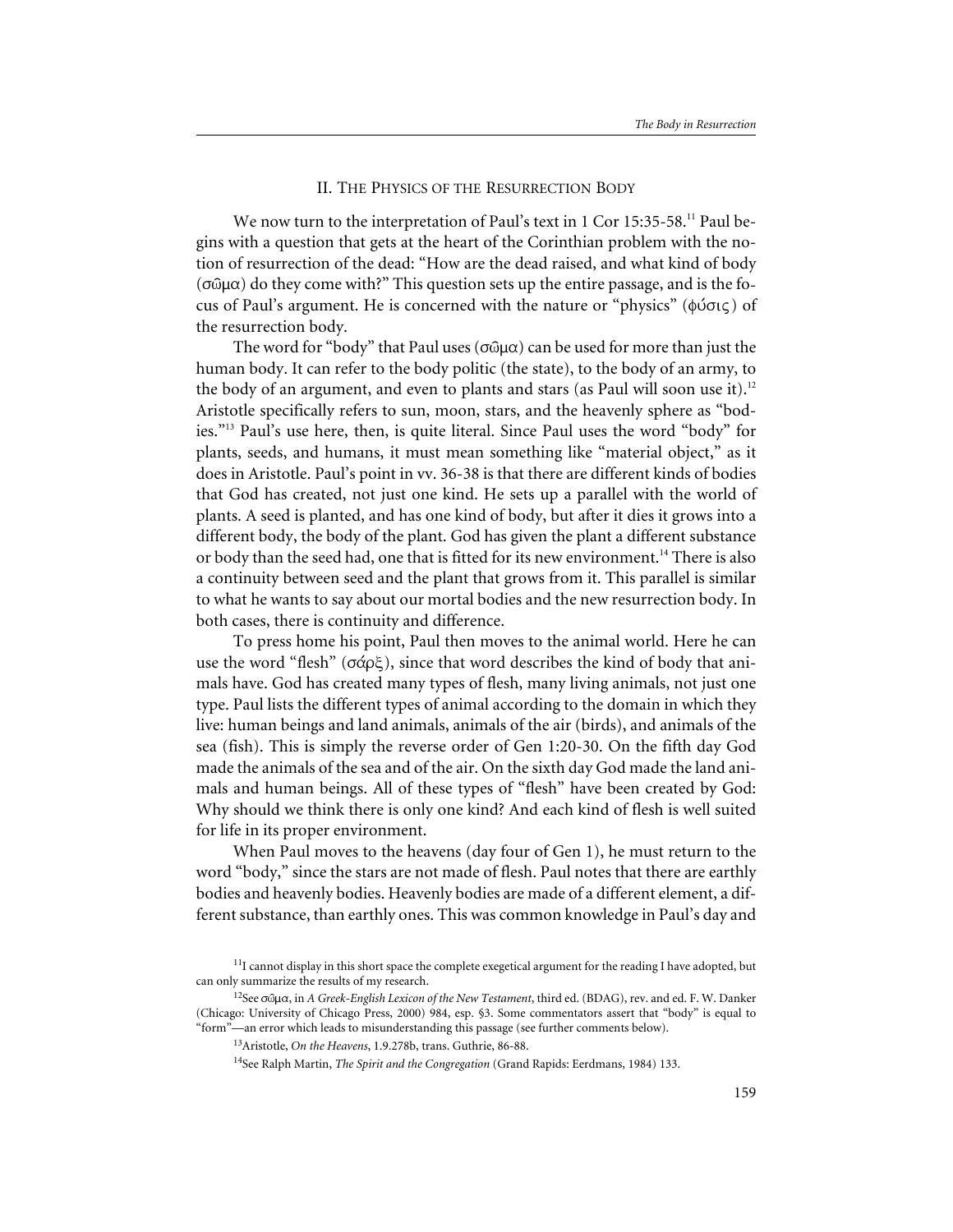did not require further comment. Paul and the Corinthians knew that these were made of different substances. That is why the "glory" of the heavenly bodies is different from the glory of the earthly body. With his later argument in mind, Paul plays on the different meanings of the word "glory" ( $\delta \acute{o} \xi \alpha$ ). With the heavenly bodies, their glory is their radiance or brightness. Later, Paul will contrast glory with dishonor (v. 43), a different sense of the term altogether, but he sticks with the same word because of his parallel between earth and the heavens here, and the earthly and heavenly body a little later on. When dealing with the stuff of the heavens, Paul notes that the stars even differ from one another in their "glory" or brightness, giving off different amounts of light. The main point is clear: God has created different types of bodies, or material objects, and not all bodies are alike in their substance and function. Each is fitted for the realm in which it exists.

"And thus it is with the resurrection of the dead," the apostle now claims (v. 42). Paul sets up a series of antitheses that describe the different kinds of bodies we have in this life and in the resurrection. Our mortal bodies are corruptible, dishonorable (especially as a dead corpse), weak, and "soulish" or physical. Our resurrection bodies will be glorious, powerful, "spiritual," and incorruptible  $(d\phi\theta\alpha\rho\sigma\alpha)$ , the same word Aristotle used for the heavens).<sup>15</sup> They will, in fact, be heavenly bodies, as the next section proves. Of course, the metaphor of planting goes with Paul's insistence that we *ourselves* are raised ("those who belong to Christ"), and our bodies are transformed from one kind of substance to another (v. 52). In the resurrection of the dead there is both continuity and discontinuity. The very same person has a new and transformed body, fit for heavenly and immortal existence.<sup>16</sup>

In the next section, Paul contrasts the soulish and the spiritual bodies by comparing the first Adam with the last Adam, that is, Jesus. "The first man," he tells us, "was of the earth—dust" (v. 47). The point here is what the soulish body is made of, what kind of substance it is formed from: the answer is "dust." God then breathed a soul into this dust (Gen 2:7), hence, this body is "soulish." The second

<sup>15</sup>A. C. Thiselton, *The First Epistle to the Corinthians*(Grand Rapids: Eerdmans, 2000) 1272, insists that this word  $\dot{\alpha}$  $\dot{\beta}$  $\alpha$  has a fuller meaning of "progressive, purposeful flourishing in fullness of life," in other words, the precise opposite of decay or corruption.

<sup>16</sup>A. Robertson and A. Plummer, *A Critical and Exegetical Commentary on the First Epistle of St. Paul to the Corinthians* (New York: Scribner's, 1916) 371-375; J. Weiss, *Der erste Korintherbrief*, 2d ed. (Göttingen: Vandenhoeck & Ruprecht, 1910) 371-373; G. D. Fee, *The First Epistle to the Corinthians* (Grand Rapids: Eerdmans, 1987) 786-795. While understanding that the issue is what kind of body one will have in the resurrection, both Weiss and Hans Lietzmann, *An Die Korinther*, 4th rev. ed., ed. W. G. Kümmel (Tübingen: Mohr/Siebeck, 1949) 84, push Paul into believing that the resurrection body will have light or "glory" as its substance—a quite improbable reading of the text, based more upon other religious texts than upon Paul. They are followed in part by Hans Conzelmann, *1 Corinthians*, trans. J. W. Leitch (Philadelphia: Fortress, 1975) 282, who (like Lietzmann and Thiselton) asserts that a "body" is not a substance, but rather a "form." Yet body is neither form nor substance! Body is not substance, of course, but a concrete object that is composed of some kind of substance. Body is always form plus substance (as even Conzelmann eventually notes), never form itself nor substance itself. In which case, however, a body *has* a substance, which is the main point. In the case of the spiritual body, the substance is "of heaven," but that does not permit us to assume that it is made of "light" or "glory."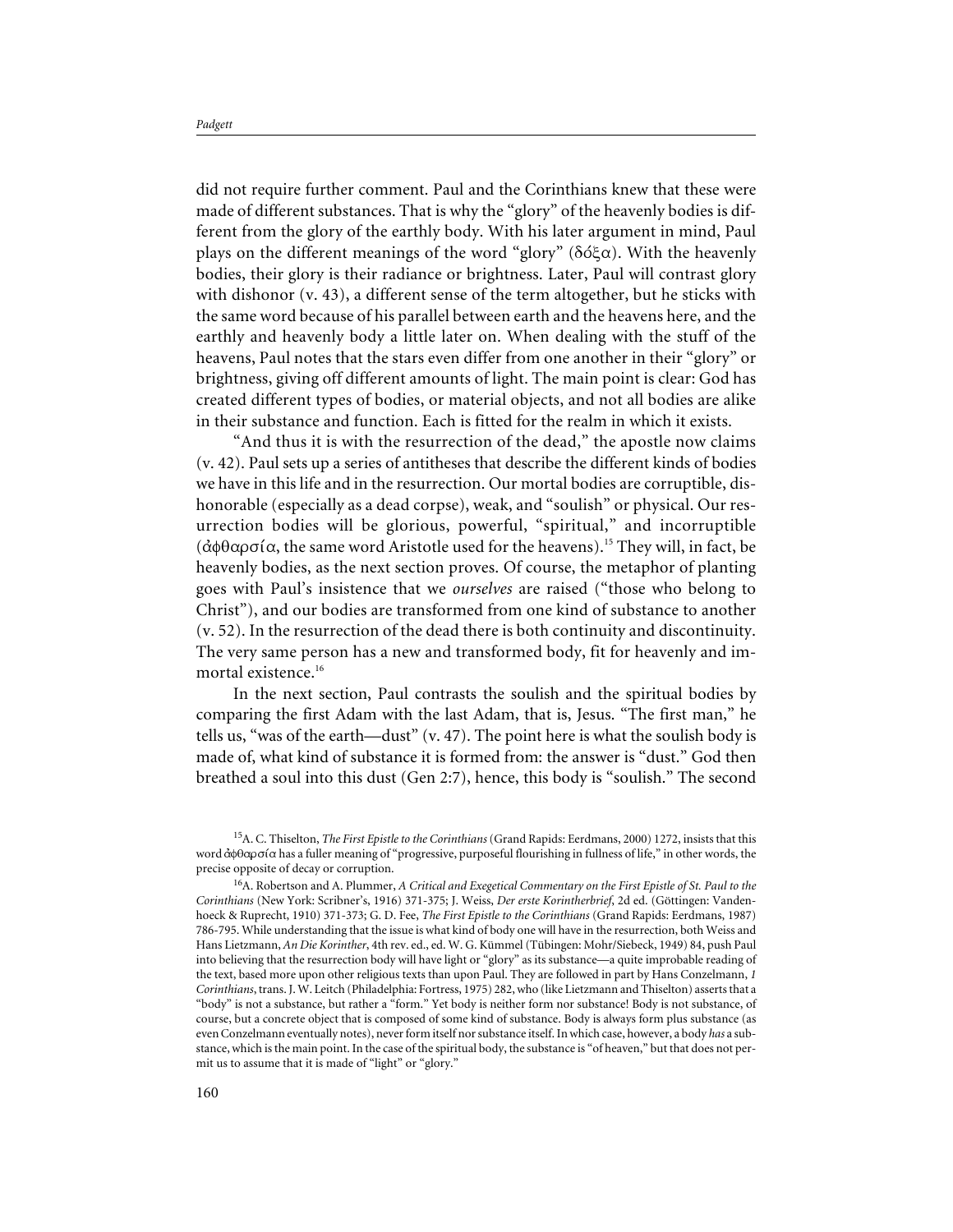Adam is "a man of heaven" ( $\xi \xi$  o $\theta$   $\alpha$ vo $\theta$ ). This phrase does not indicate that Jesus was *from* heaven, as many commentators have assumed.<sup>17</sup> The point of this entire passage is about the nature of bodies, not the place where they come from. As A. T. Lincoln correctly argues, the issue is the nature of the body of the resurrected Lord (and therefore of our bodies in the resurrection).<sup>18</sup> The second Adam's body (which is the pattern for our own resurrection, vv. 48-49) is made of heavenly stuff.<sup>19</sup> He is "of heaven" in the sense that he is made of the very stuff of the heavens, just as Adam was made of the stuff of the earth (dust). Just as in this life our bodies are made of the same elements as the first Adam, so in the next life our bodies will be made of the same heavenly substance as the second Adam. That is why the resurrection body is glorious, immortal (v. 53), and incorruptible: it is made of the very essence of the heavens themselves. Paul presses home his point in v. 50: flesh and blood (the substance of our mortal bodies) cannot inherit the kingdom of God. Only heavenly bodies are fit to live in the heavens! Paul's point is this, in terms of the science of his day: the resurrection body is made of quintessence, the stuff of the stars. Only a heavenly body is fit to live forever with God in the highest heaven. This idea is hardly new with Paul. In fact, we find already in Dan 12:3 the idea that the resurrected saints will "shine like the brightness of the sky" (cf. Paul's "glory" of the spiritual body and of the stars), and they will be "like the stars, forever and ever." *2 Baruch* 51:10 likewise tells us that the righteous will be "equal to the stars." That Paul would have such an idea is hardly strange; on the contrary, it fits well with both the religious and scientific thought of his dual heritage in Israel and Rome.

Now I am not suggesting any direct influence from Aristotle to Paul. Rather, the general "common sense" astronomy of Paul's day was derived from the popularization of Aristotelian natural philosophy, among Stoics and others. It was part of the thought-world of the apostle and his times. He did not have to make a special study of it, any more than the Corinthians did. Nevertheless, the basic Aristotelian picture of the cosmos is what lies behind Paul's idea of the nature of the resurrection body.

<sup>17</sup>E.g., John Wesley, *Explanatory Notes upon the New Testament*(London: Epworth, 1976) 638; C. K. Barrett, *A Commentary on the First Epistle to the Corinthians*(New York: Harper & Row, 1968) 375; Thiselton, *The First Epistle to the Corinthians*, 1286-1288.

<sup>18</sup>A. T. Lincoln, *Paradise Now and Not Yet*(Cambridge: Cambridge University Press, 1981) 39-42. See also R. H. Gundry, *SOMA in Biblical Theology: With Emphasis on Pauline Anthropology* (Cambridge: Cambridge University Press, 1976), who notes against Bultmann that the spiritual body "is a physical body renovated by the Spirit of Christ and therefore suited to heavenly immortality" (165f.). Yet Gundry goes on to assert that "heavenly" has "nothing to do with substance," an opinion he contradicts on the same page by asserting that "sw'ma in and of itself implies materiality." Yet this means a heavenly *body* is composed of a material substance! In Greek thought and language a heavenly  $\sigma$   $\omega$  $\mu$  $\alpha$  is composed of a kind of substance.

<sup>19</sup>Thiselton, *The First Epistle to the Corinthians*, 1276-1277, objects to this theory on grounds that cannot be sustained by careful attention to the text. He focuses in his objection only upon (a) the negative terms of vv. 42-43, and (b) the word "spiritual," which (rightly) does not mean the body is made up of "spirit." But these so-called objections ignore the purpose and tenor of the passage as a whole, which most certainly is about what the body is composed of, i.e., what kind of body it is.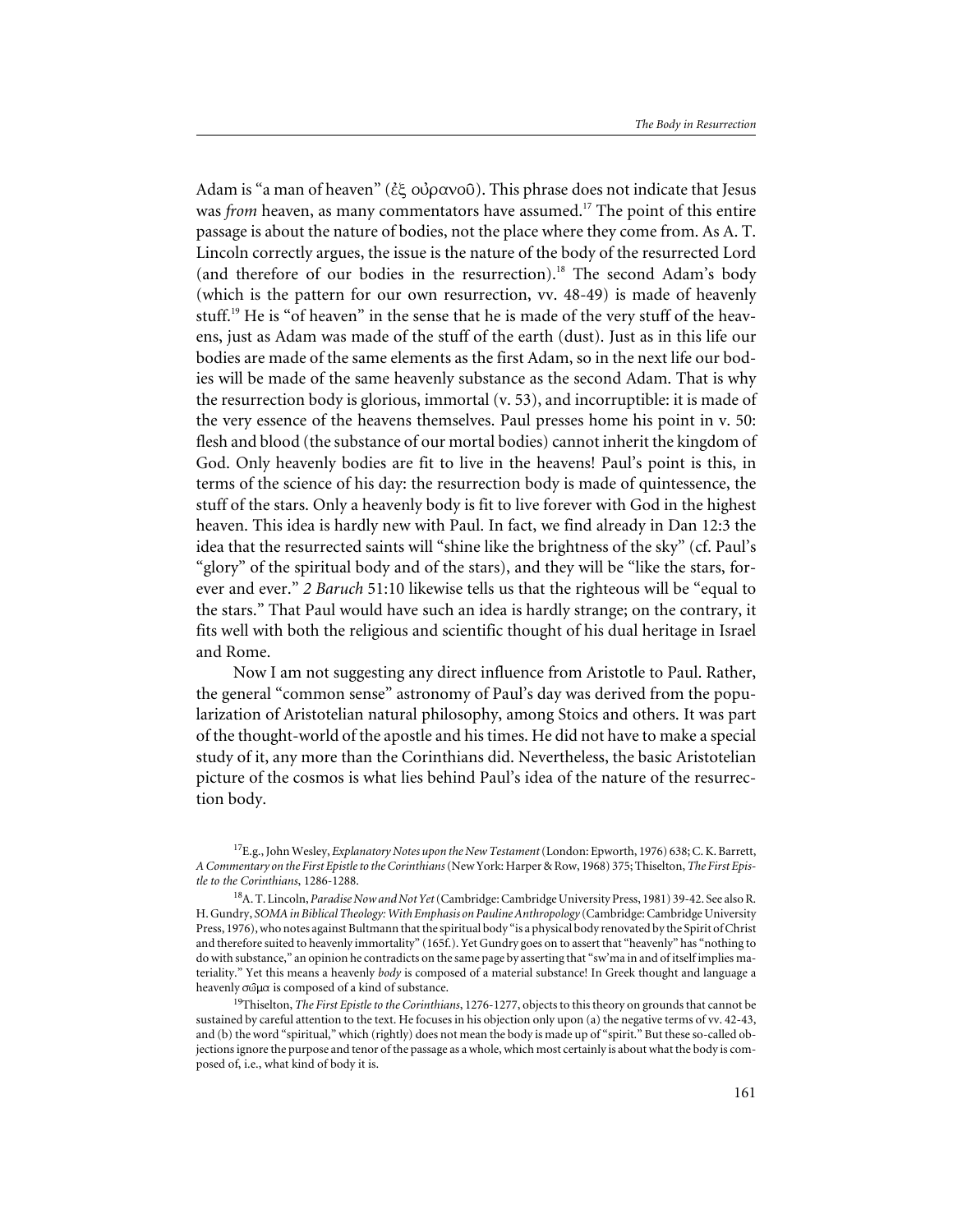*Padgett*

### III. PAUL AND MODERN PHYSICS

We have seen the importance of the history of science for biblical interpretation. What, then, of current science? How shall we understand and apply this message within the horizon of modern astronomy and physics? Contemporary science has a negative role to play, at least to begin with. We can see immediately that many of Paul's assumptions will have to change. The earth is not the center of the universe; there is no such thing as ether or quintessence; heaven is not a place far off in the sky; and the stars are made of the same chemicals as earthly things. Paul's cosmology and his physics are completely out of date and must be replaced by modern science. But this change undermines his "physics" of the resurrection body. Since we no longer believe in ether, how can we accept today this idea of a heavenly, resurrected body?

For some scholars, the change is just too great. They reject any literal meaning for this passage today. The resurrection is a metaphor or an existential message about life in the midst of death or a "symbol" of hope. I find this perspective rather too hasty. We should not give up on the unified teachings of the New Testament and the creeds about a real, bodily resurrection, at least not on these grounds alone. Yet now we feel pressing against us once more the question, "What kind of body does it come with?"

Upon sober reflection, we can see that Paul's basic point can remain the same, even in our day. Bodies are fitted by the will of the Creator to their proper environment. Birds, fish, people, and stars all have the kind of body they need for the world they inhabit.<sup>20</sup> So it will be in the next world, for us. God will provide us with the kind of body, a genuine material body, which is fitted for eternal life with God in the new heavens and the new earth. Today we have no idea what material substance is best fitted for that future, eternal life. It might be the same kind of matter we now know from science, but transformed so as to live forever in glory. It might be something else entirely, a very different type of matter indeed. The main point is that we will be the same person, but with a new and glorified body.<sup>21</sup> In that new, material body we will live in peace and harmony with Christ and all of redeemed humanity. Nothing in modern science has altered this eschatological promise, based as it is upon the power of the Almighty to create and recreate anew. Such a hope is beyond science.<sup>22</sup>

 $20T$ oday we would insist that for living things on this planet, God works through the process of evolution, but that is a minor matter in the current discussion.

<sup>21</sup>This position has been recently defended by Stephen T. Davis, *Risen Indeed* (Grand Rapids: Eerdmans, 1993).

<sup>&</sup>lt;sup>22</sup>After identifying the soul as the "information-bearing pattern" of the body/brain, John Polkinghorne writes, "it seems to me a perfectly coherent hope that the pattern that is me will be remembered by God and recreated by him in some new environment of his choosing in his ultimate act of resurrection." John Polkinghorne, *Beyond Science* (Cambridge: Cambridge University Press, 1996) 100.